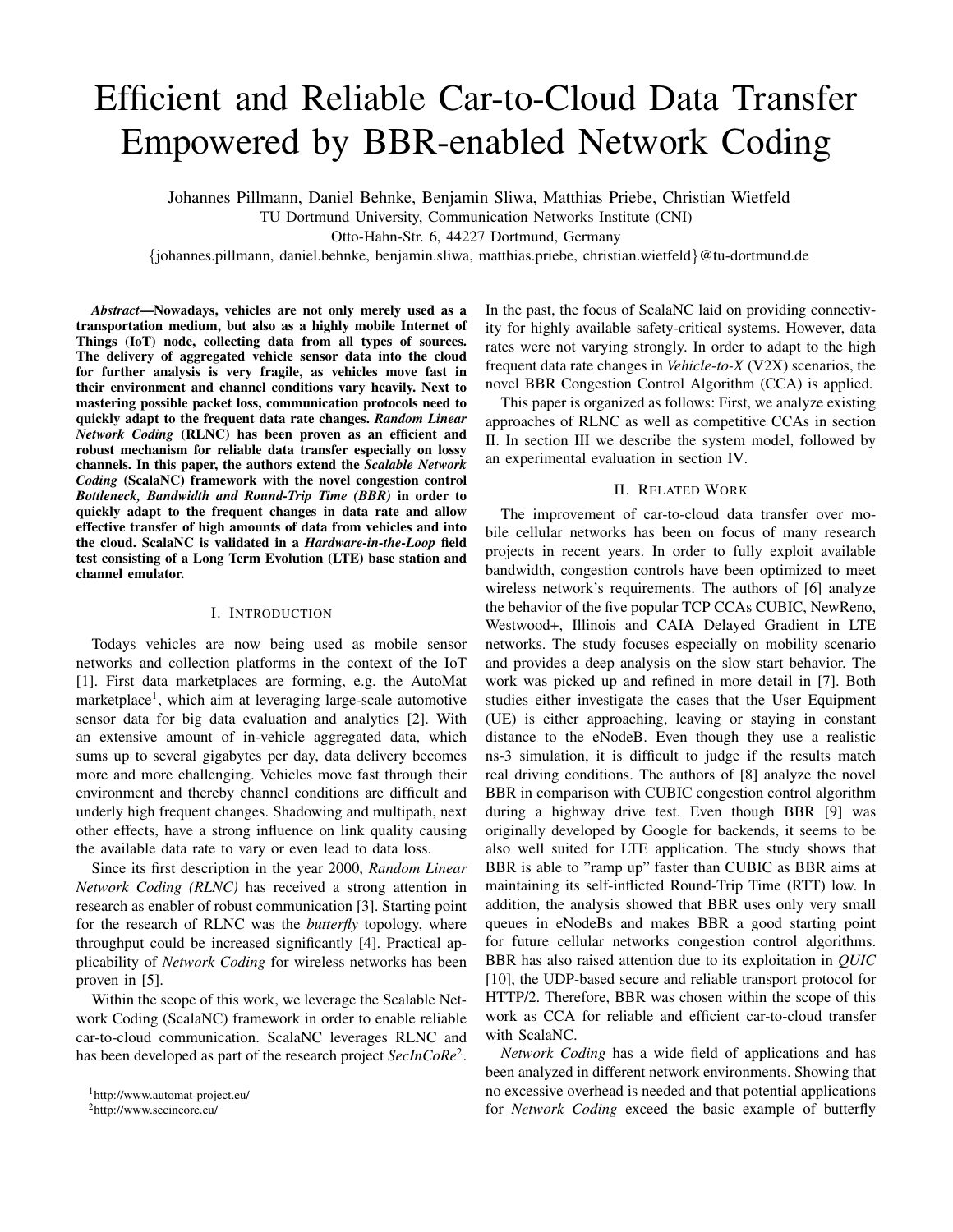

Fig. 1. Architecture model of the BBR-enabled ScalaNC solution approach

networks are provided in [11]. The applicability of *Network Coding* (NC) on transport layer via Transmission Control Protocol (TCP), accompanied with a detailed theoretic as well as practical implementation, has been demonstrated in [12] and [13]. Especially over wireless area network links the throughput can be improved significantly [5]. In [14], the usage of RLNC and User Datagram Protocol (UDP) for reliable transport service was introduced and leads to improved results.

#### III. SCALANC SYSTEM MODEL

Within the scope of this work, we extended the ScalaNC framework [15] by the novel and efficient BBR congestion control algorithm. The background of the development of the ScalaNC framework was the need for an efficient and robust communication of cloud-based emergency information systems. Its design focus lies on *high throughput*, *reliability* and *real-time capability*.

Fig. 1 shows the architecture of ScalaNC. Data is received as byte-stream from the application layer. In order to apply *Network Coding* the byte-stream first has to be segmented into smaller chunks  $p_1, p_2, p_3, \ldots$ , each of length d = 14500 Bytes. Afterwards, *Network Coding* encodes the chunks. ScalaNC leverages the *Kodo* [16] library to apply the Network Coding. Within the scope of the work, a generation size of  $g = 10$  Symbols was used, which results in a transport layer payload of 1450 Bytes. This ensures that the maximum segment size of lower protocol layers is not exceeded and further packet fragmentation, e.g. on IP-layer, is avoided. The encoded data is packed into *UDP-Datagrams*. UDP has the advantage of being connectionless, which makes it beneficial in combination with network coding. In comparison to TCP it solves the problem of head-of line blocking. ScalaNC implements the novel *Bottleneck, Bandwidth and Round-Trip Time* [9] Congestion Control Algorithm in order to limit the send rate. BBR tries to optimize its congestion window by regulating the self-inflicted RTT as low as possible by not exceeding buffer limits, while at the same time adapting to the maximum bandwidth of the slowest link (the bottleneck).

Within the scope of this work, data is sent over LTE modem. The ScalaNC framework runs on a *Linux* operating system with kernel version 4.9.2.

Within ScalaNC data is acknowledged using selective acknowledgments (SACK) on a per-generation basis. Acknowledgments are leveraged in order to determine the RTT for the BBR congestion control algorithm. Whenever the server has successfully received a full generation it is acknowledged. Lost data packages are detected by *a)* either receiving acknowledgments of subsequently sent data or when *b) Retransmission Timeout (RTO)* are triggered.

Upon retransmissions, a new generation symbol is created from the encoder. Due to the underlying RLNC algorithm it is only important for the receipient that the symbol is innovative and has no linear depdency to previously received symbols to be able to successfully decode the data. For comparison: in TCP an exact copy of the lost package needs to be transmitted. Therefore, this valueable network coding property is exploited for Forward Error Correction (FEC), which is described in full detail in the previous ScalaNC work [15]. When a certain packet loss rate is detected, additional symboles are encoded and sent, which provides the FEC.

### IV. METHODOLOGY

For the evaluation and assessment of the ScalaNC, a Hardware-in-the-Loop (HIL)-experiment was conducted. In a HIL simulation, the device under test, in our case the ScalaNC is, is put into an controlled hardware setup, which imitates realistic conditions, but the full system is under control. In order to provide a realistic parametrization, channel-quality indicators were collected during a drive test covering both urban and highway situations. During the HIL experiment, the recorded values are replayed via a *Channel Emulator* and *LTE base station*.

# *A. Experiment Setup*

Fig. 2 shows the HIL setup and system model for the carto-cloud data transfer. Data is transferred from the client to the server. On the client side, the data aggregation from the vehicle is emulated in software. Subsequently, vehicle data is encoded using the ScalaNC encoder as described in the previous section III. Data is sent over *Sierra Wireless MC7455* LTE modem.

The Radio Frequency (RF) section of the HIL setup consists of a *Rohde & Schwarz CMW 500* LTE base station as well as an *Elektrobit Propsim C8* radio channel emulator. Using these devices in a laboratory together with the HIL simulation controller provides the advantage of a full system under control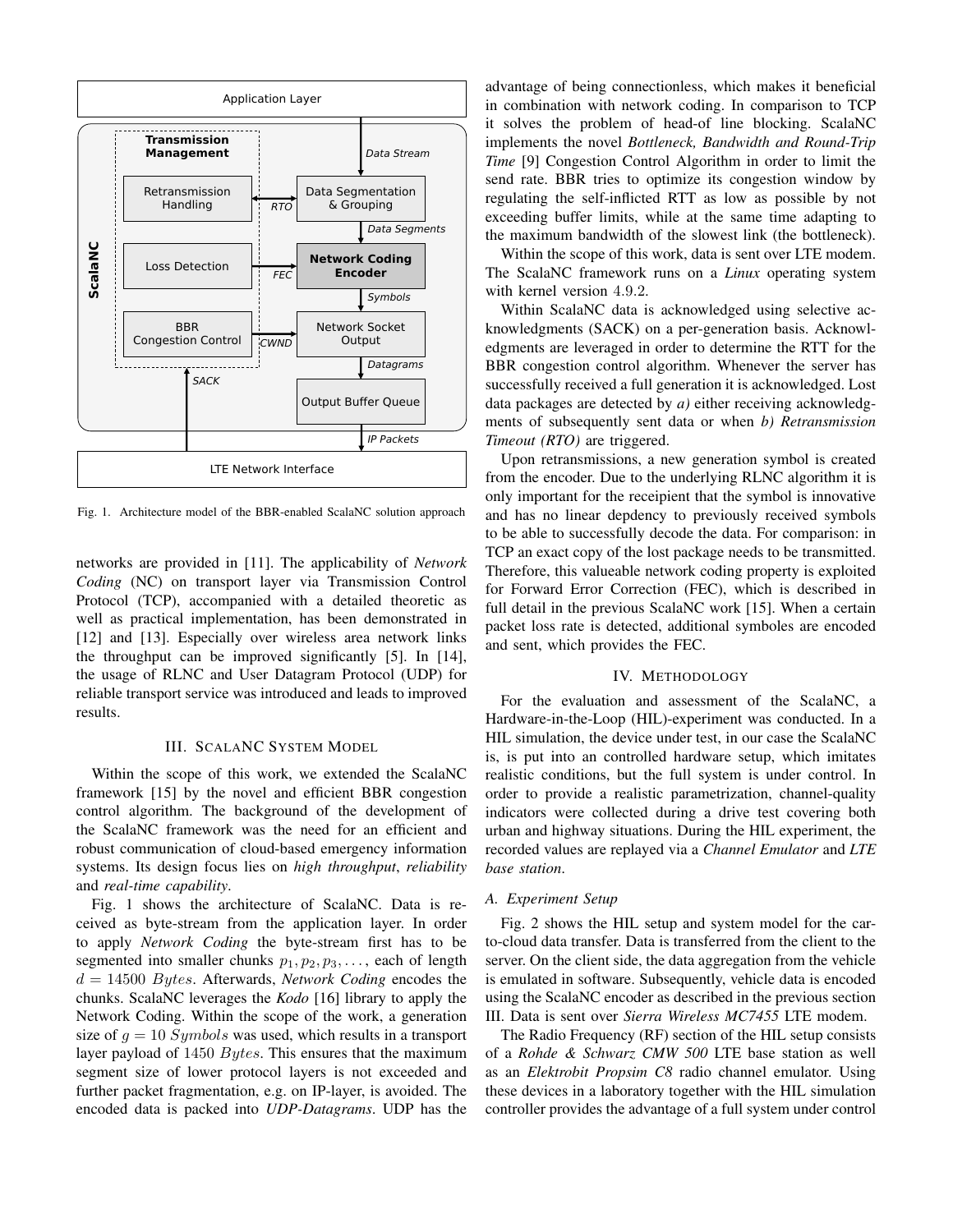

Fig. 2. Hardware-in-the-Loop (HIL) System Model for Evaluation of Network-Coding enabled Car-to-Cloud Communication

| <b>TABLE I</b>                                |  |  |
|-----------------------------------------------|--|--|
| HIL PARAMETRIZATION FOR CAR-TO-CLOUD TRANSFER |  |  |

| User Equipment (UE)              | <b>Value</b>                     |
|----------------------------------|----------------------------------|
| Modem                            | Sierra Wireless MC7455           |
| <b>UE</b> Category               | 6                                |
| Supported LTE Release            | 11                               |
|                                  |                                  |
| <b>Base Station</b>              | Value                            |
| Equipment                        | Rohde & Schwarz CMW 500          |
| Carrier Frequency UL             | 806 MHz                          |
| Carrier Frequency DL             | 847 MHz                          |
| Channel Bandwidth                | 10 MHz                           |
| Duplexing Scheme                 | <b>Frequency Division Duplex</b> |
| <b>Allocated Resource Blocks</b> | 50                               |
| MAC Scheduling                   | constant (single user scenario)  |
| Modulation and Coding Schemes    | TBS-IDs $1$ to $19$              |
| Radio Link Control Mode          | AcknowledgedMode                 |
| Antenna Scheme                   | SISO                             |
|                                  |                                  |
| <b>Channel Emulator</b>          | Value                            |
| Equipment                        | Electrobit Propsim C8            |
| Signal to Noise Ratio (SNR)      | 0 to 30 $dB$                     |
| Vehicle Speed                    | 0 to 140 $km/h$                  |
| Fading Model                     | Extended Vehicular A [17]        |

in comparison to field tests. The LTE base station is connected via ethernet to the server, which decodes and evalutes the received data.

#### *B. Parametrization*

The car-to-cloud communication is evaluated using LTE. The *CMW 500* emulates the LTE network. It is operated in a single-user scenario on LTE Band 20 (Uplink 806 MHz, Downlink 847  $MHz$ ), which imitates one major German mobile network operator. The modulation and coding scheme and the transport block size ID (TBS-ID) selection aims at maximizing the throughput in dependency of the current channel quality indicators as described in detail in [18]. Table I provides an overview on all HIL parameters.

The *Propsim C8* channel emulator is able to control the channel conditions. Therefore, Uplink (UL) and Downlink (DL) channels are split using a RF circulator in order to



Fig. 3. Hardware-in-the-loop (HIL) parametrization for vehicle speed and Signal-to-Noise (SNR) demands, which were recorded during a real drive test.

emulate separate channel conditions. Afterwards, the SNR is modeled by adding Additive White Gaussian Noise (AWGN) noise until a targeted SNR is reached. Interference effects are applied using the *Extended Vehicular A model (EVA)* [17]. The channel emulator requires as input values the target SNR as well as the vehicle speed. In order to provide an realistic simulation those values were recorded in a drive test using the LTE modem. Fig. 3 shows the speed and SNR values, which are used in the HIL experiment.

## V. CAR-TO-CLOUD DATA UPLOAD RESULTS

For the evaluation of the BBR congestion control implementation in ScalaNC the HIL experiment was conducted, as described in the previous section. Hereby, data was transferred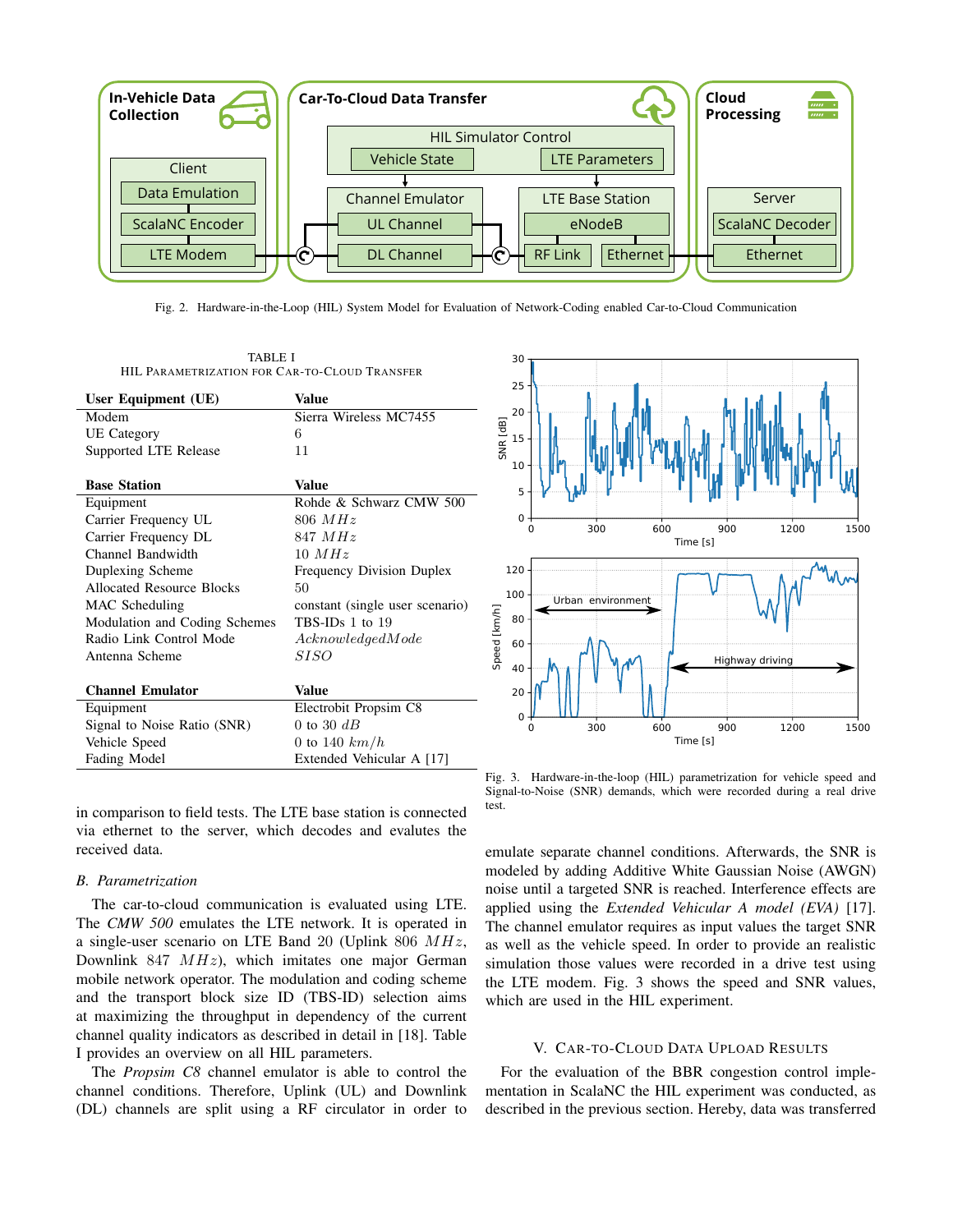

Fig. 4. Application layer throughput (*goodput*) and *Signal to Interference plus Noise Ratio (SINR)* results of the conducted Hardware-in-the-Loop (HIL) experiment

from the vehicle to the cloud. It was assumed that there is always data to be transferred.

Fig. 4 shows the resulting application layer throughput (goodput) over time. The theoretic bandwidth is plotted as a reference. The limit was derived from the leveraged modulation and coding scheme. The BBR congestion control adapts to the available congestion bandwidth very well. Especially, when there is nearly no packet loss, the channel bandwidth is fully exploited. In situations with bad SINR, e.g. due to shadowing or interferences caused from high vehicle speed, packet loss occurs and theoretic data rates diverge significantly from the actual goodput. In those cases, lost packets and thereby missing information for the network coding generations are identified due to timeouts and afterwards retransmitted.

A presentation of the initial adaption to the available channel bandwidth on smaller timescale is provided in Fig 5. The plot shows the slow start of ScalaNC's BBR implementation in comparison to TCP BBR. For both cases the data rate adapts within  $0.2 s$  to  $90 \%$  of the available bandwidth. The slight deviation at round  $0.1 s$  is caused by due to the RLNC generation based acknowledgments of ScalaNC. In comparison to TCP BBR, ScalaNC waits for multiple of 10 ∗ 1470 Byte in order to increase its congestion window, whereas TCP uses multiples of its maximum segment sizes. However, the deviation is negligible on a large scale  $(> 1 s)$ and leaves room for future improvements.

Fig. 6 shows a ScalaNC's goodput in comparison to TCP Cubic and TCP BBR. The TCP experiments were conducted



Fig. 5. Transport layer throughput of the initial slow start behavior of ScalaNC BBR in comparison to TCP BBR



Fig. 6. Comparison of ScalaNC and TCP throughputs

without network coding with the same reproducible HIL experiment as described in the above sections. As reference measurement serves the Cubic CCA. Cubic is the most used CCA as it is default on Linux as well as android devices. In the HIL experiment an average goodput of 1.9Mbps as achieved. When switching the CCA to the novel BBR the throughput improves to an average of  $2.4$   $Mbps$ , which is an increase of 26.3 %. The cubic algorithm assumes the loss of a packet as an indicator for a congestion event. Therefore, it reduces its congestion window and sends less data. Especially for wireless connections this leads to a bad performance, which is reflected by the results in figure 6. BBR performs better, because its congestion window is derived from an estimate of the communication link's bottleneck bandwidth. The estimate is derived from the amount of acknowledged data as well as the round-trip time. Therefore, BBR performs better, when packet loss occurs on the communication link.

The same can be observed for ScalaNC. ScalaNC implements BBR and therefore benefits from the algorithm. In addition it is able to apply forward error correction as well as network coding, when packet loss is expected or occured. As a